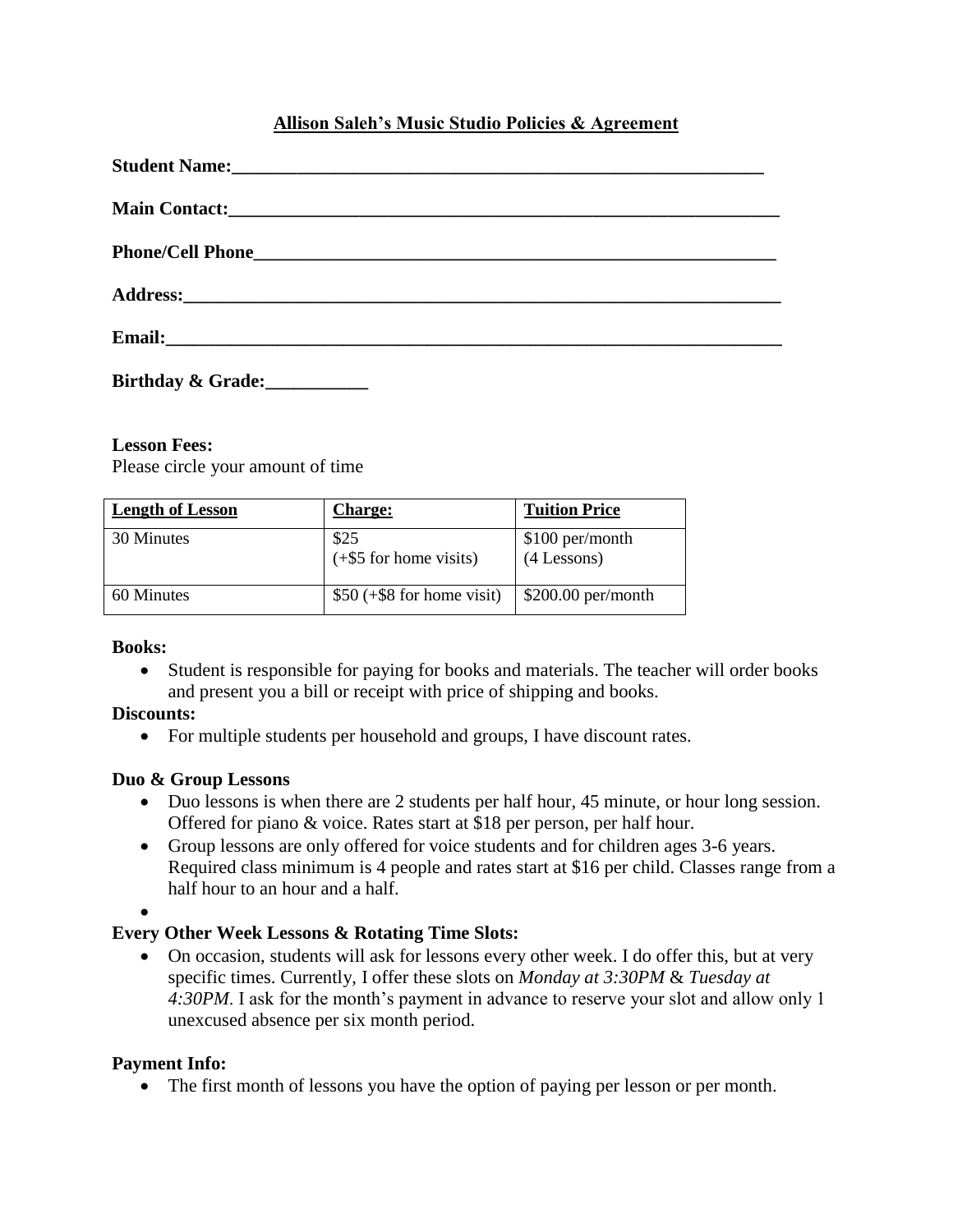- After the first month, payment for lessons is due at the first lesson at the beginning of the month's billing cycle. I provide an invoice prior to the beginning of the upcoming month via email. Usually 1-2 weeks prior to the due date.
- Late fees will be added to your monthly payment after 2 weeks of no payment. Late fee is \$10 per lesson not paid.
- If you cannot pay the amount by the due date, please contact me in advance so we can work something out
- I accept cash or check. Please make out to Allison Boriack. You can send it in the mail, use PayPal, or give it to me in person.

## **Lesson Cancellation:**

- Please call me 24 hour prior to reschedule or cancel.
- Lessons that are canceled the day of will still be charged and will not be made up.
- I understand that unexpected things come up. I allow 2 unexcused cancellations per 6 month period. For every other week time slots, I only allow 1 unexcused absence.
- I will be handing out a studio schedule in the near future with the days and holidays I am not teaching.
- I understand if there are family emergencies and unexpected life events. Please let me know. I will try and work with you to the best of my abilities.

## **Communication:**

- I will communicate primarily by via email. You will receive at least 1-2 emails a week regarding:
	- o Enrollment and Welcome email
	- o Summary of the days lesson with some things to work on
	- o Lesson reminders
	- o Payment, invoicing, and billing info.
	- o Special event notices
	- o Receipts and order forms for books
- I will respond the fastest to text and email. However, for texting, I will not respond between the hours of 10PM-8:00AM.
- Generally speaking, I will not add you as a friend on facebook. It is not anything against you at all. I do a lot of communicating with my family and friends and try to keep my personal account separate. I will, however, respond to any messages you send me.

### **Tardiness:**

- Lessons will start on the scheduled time. If you are tardy, I will not make the time up and stay later.
- There will be no refund or make-up lesson scheduled. Please notify me if you are going to be tardy, so I can expect your arrival. I will wait if my schedule will allow it.

# **Termination of Lessons:**

- Lessons are continuous and ongoing, effective as of the date of this Studio Policy and Agreement.
- Student may terminate lessons for any reason.